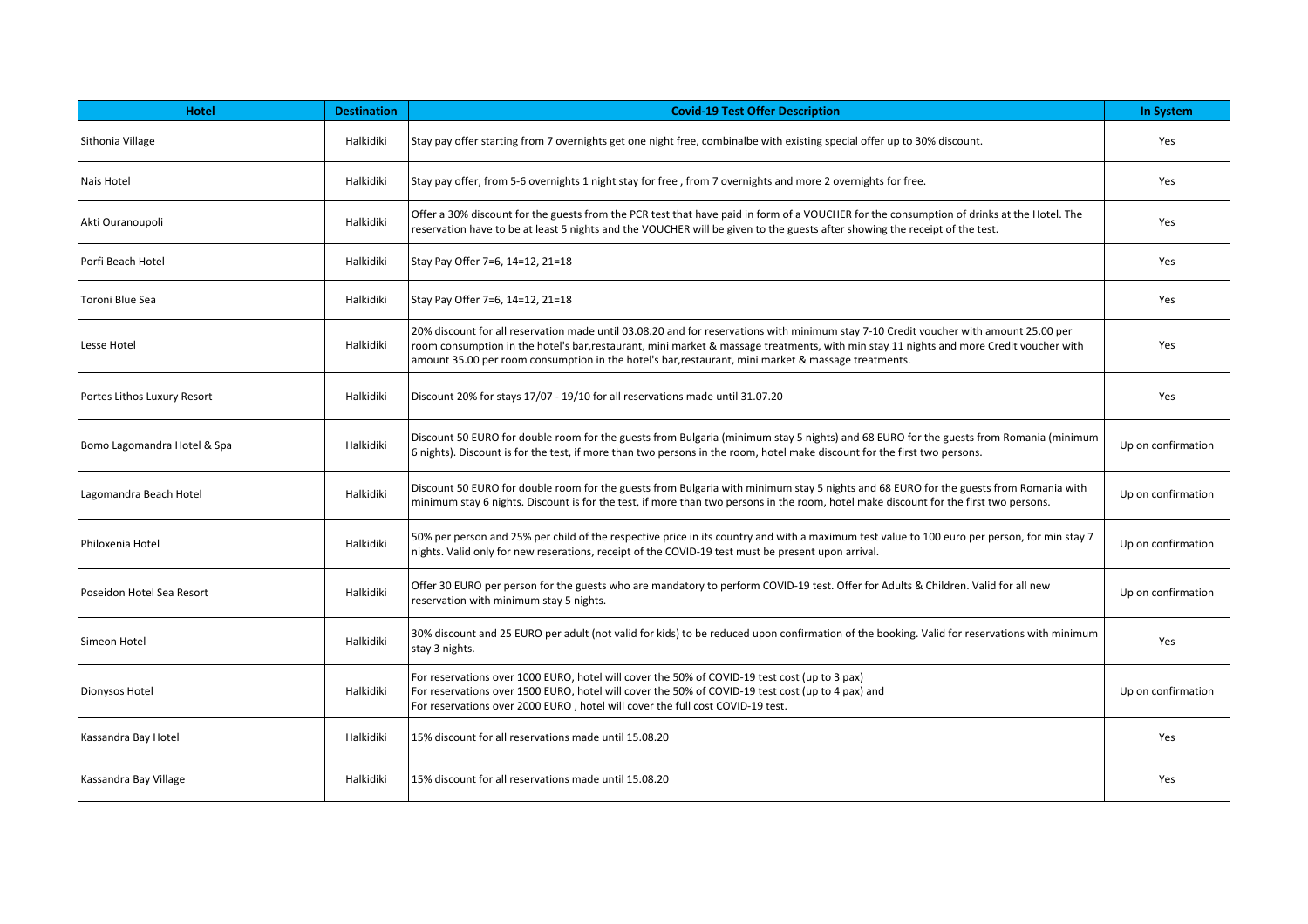| Anthemus Sea Beach Hotel & SPA           | Halkidiki | On the departure date, 50 EURO discount per room on the total amount of extras room charges will be applied (if extra charges are less than<br>50 EURO, amount of discount will be the same as extra charges). Valid for all reservations with mininum stay 5 nights and valid only for<br>reservations with minimum accommodation 2Ad+1ch(3-11) and up. Not valid for 1 adult, 1 adult + infant (0-1.99), 2 adults, 2 adults + 1 infant<br>$(0-1.99)$ . | Offline, on the spot |
|------------------------------------------|-----------|----------------------------------------------------------------------------------------------------------------------------------------------------------------------------------------------------------------------------------------------------------------------------------------------------------------------------------------------------------------------------------------------------------------------------------------------------------|----------------------|
| Coral Blue Hotel                         | Halkidiki | Offer voucher for drinks, 25 EURO per adult and 10 EURO per children. Valid only for new reservations.                                                                                                                                                                                                                                                                                                                                                   | Offline, on the spot |
| Bianco Olympico Beach Resort             | Halkidiki | Stay Pay Offer 4=3, 8=7, 12=11 for reservations made until 31.07.20, stay period 20.07-30.09.20. Minimum stay 3 nights.                                                                                                                                                                                                                                                                                                                                  | Yes                  |
| Calypso Hotel                            | Halkidiki | Stay Pay Offer 6=5, 12=10, 18=15                                                                                                                                                                                                                                                                                                                                                                                                                         | Yes                  |
| Sun Beach Hotel                          | Pieria    | Stay Pay Offer 6=5. Valid for reservations with stay period 18.07 - 31.07.20. Combinalbe with existing special offer up to 25% discount.                                                                                                                                                                                                                                                                                                                 | Yes                  |
| Mythic Summer Hotel                      | Pieria    | Offer voucher for the 50% of the total cost of the COVID-19 test in internal consumption of the hotel. This service includes the use of the Pool<br>Bar and the Hotel Restaurant. Valid for the stay period 15.07 - 31.07.20 with minimum stay 5 nights.                                                                                                                                                                                                 | Offline, on the spot |
| A for Art Design Hotel                   | Thassos   | Credit resort voucher for 50% of the total cost of the COVID-19 test. The voucher can be used for Spa treatments, at the beach bar, Pool Bar,<br>Taverna, at the restaurant. Minimum stay five nights.                                                                                                                                                                                                                                                   | Offline, on the spot |
| Alexandra Elegance Adults Friendly Hotel | Thassos   | Credit resort voucher for 50% of the total cost of the COVID-19 test. The voucher can be used for Spa treatments, at the beach bar, Pool Bar,<br>Taverna, at the restaurant. Minimum stay five nights.                                                                                                                                                                                                                                                   | Offline, on the spot |
| Alexandra Golden Boutique Hotel          | Thassos   | Credit resort voucher for 50% of the total cost of the COVID-19 test. The voucher can be used for Spa treatments, at the beach bar, Pool Bar,<br>Taverna, at the restaurant. Minimum stay five nights.                                                                                                                                                                                                                                                   | Offline, on the spot |
| Alexandra Beach Thassos Spa Resort       | Thassos   | Credit resort voucher for 50% of the total cost of the COVID-19 test. The voucher can be used for Spa treatments, at the beach bar, Pool Bar,<br>Taverna, at the restaurant. Minimum stay five nights.                                                                                                                                                                                                                                                   | Offline, on the spot |
| Alea Hotel & Suites                      | Thassos   | Discount of 25 EURO per person for the guests that must be tested for COVID-19 before their entrance in Greece.<br>This discount is valid for guests with a minimum stay 5 nights with the showing of the proof of the lamb that they were tested tested.                                                                                                                                                                                                | Offline, on the spot |
| Blue Dream Palace                        | Thassos   | Credit Voucher of 50% from total amount spent on the tests can be used for hotel's outlets equally separated such as Spa, restaurants & bars.                                                                                                                                                                                                                                                                                                            | Offline, on the spot |
| Bomo Zoe Hotel                           | Thassos   | Credit Voucher of 50% from total amount spent on the tests can be used for hotel's outlets equally separated such as Spa, restaurants & bars.                                                                                                                                                                                                                                                                                                            | Offline, on the spot |
| Rachoni Beach Hotel                      | Thassos   | Stay Pay Offer 5=4, 7=6, 10=9. Valid for all new reservations with minimum stay 5 nights. For old reservations 25 EURO per person will be<br>returned on the spot!                                                                                                                                                                                                                                                                                       | Yes                  |
| Rachoni Imperial Hotel                   | Thassos   | Stay Pay Offer 5=4, 7=6, 10=9. Valid for all new reservations with minimum stay 5 nights. For old reservations 25 EURO per person will be<br>returned on the spot!                                                                                                                                                                                                                                                                                       | Yes                  |